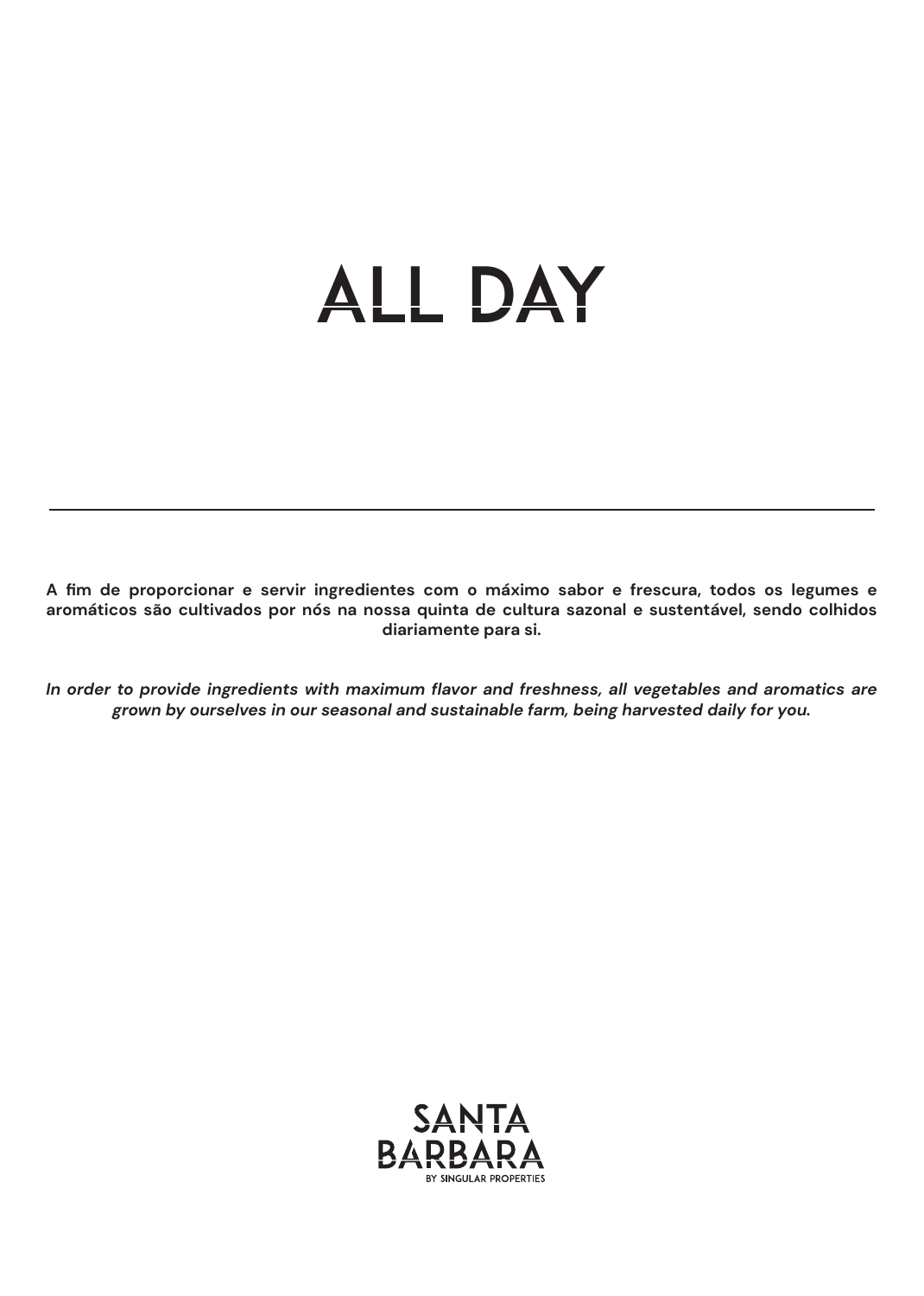# **Sopa / Soup**

Sopa de legumes da nossa quinta *Vegetables soup from our farm* **4€**

## **Sandwiches**

Pão galego com lombo fumado, maionese de alho, pickles e mix de verdes *Galician bread with smoked pork loin with pickles, garlic mayonese and fresh greens mix* gluten/lactose *gluten/dairy* **18€** Bolo lêvedo, nugget de peixe melga, molho tártaro e legumes fermentados *Bolo Levedo, Fish nugget with tartar sauce and fermented vegetables* gluten/lactose *gluten/dairy* **16€** Hamburger de vaca com maionese de cebola, cheddar maturado e bacon crocante *Beef burguer with onion mayonese, aged cheddar and crispy bacon* gluten/lactose *gluten/dairy* **18€** Pão galego, shitaque bbq, maionese de alho assado e mix de verdes da quinta *Galician bread, bbq shitake mushrooms with roasted garlic mayo and fresh greens mix* gluten

**14€**

*gluten*

**Todas a sandes poderão ser confecionada com pão gluten-free** *All sandwiches can be prepared in gluten-free bread*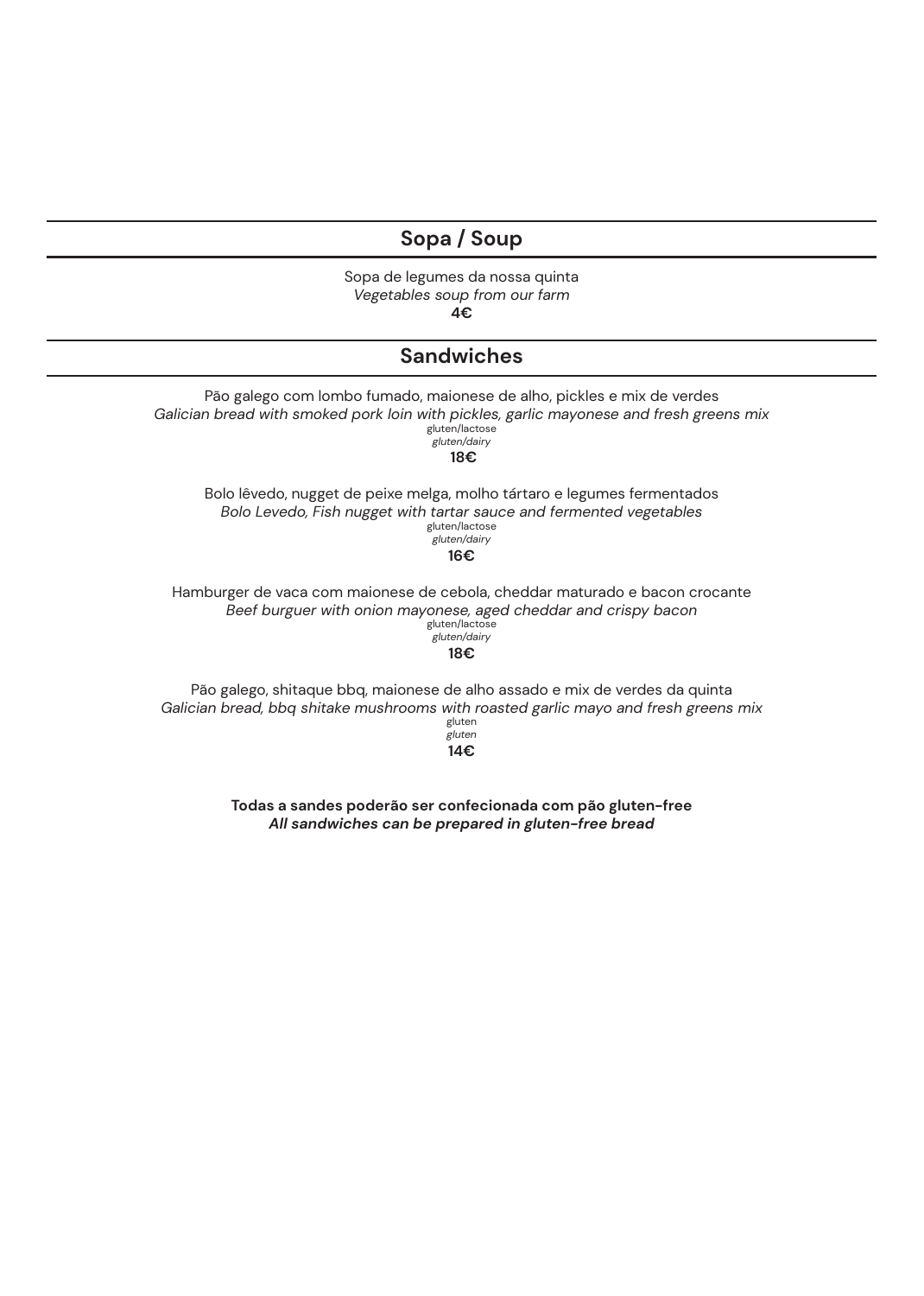## **Saladas / Salads**

Salada de tomate marinado com queijo fresco regional, vinagrete de limão galego e mix de verdes da nossa quinta *Marinated tomato salad with regional fresh cheese, rangpur vinaigrette and fresh greens mix from our farm* lactose

*Dairy* **15€**

Carapau curado, coleslaw da nossa quinta e legumes fermentados *Cured horse-mackerel with coleslaw salad and fermented vegetables* **17€**

Salada de beterraba com vinagrete de porto e pickles da nossa quinta *Beetroot salad with port wine vinaigrette and pickled vegetables from our farm* **15€**

Salada de fermentados da quinta com vinagrete de limão galego *Fermented vegetable salad from our farm with rangpur vinaigrette* **15€**

### **Principais / Mains**

Pasta com ragoût e queijo da terceira *Ragoût pasta and Terceira Island cheese* lactose/gluten *dairy/gluten* **15€**

Gnocchi de alho assado, barriga de porco crocante e queijo curado da terceira *Roasted garlic gnocchi, crispy pork belly and Terceira Island cured cheese* lactose/gluten *dairy/gluten*

**14€**

Escabeche de cogumelos grelhados, molho holandês e batata frita *Pickled grilled mushrooms, hollandaise sauce and french fries* lactose *dairy*

#### **15€**

Fish and chips com maionese de limão galego *Local fish and chips with rangpur mayo* r<br>Gluten *Gluten*

#### **17€**

Peixe marinado da nossa costa com puré de batata-doce e legumes fermentados da nossa quinta *Marinated local white fish with sweet potato puree and fermented vegetables from our farm* **18€**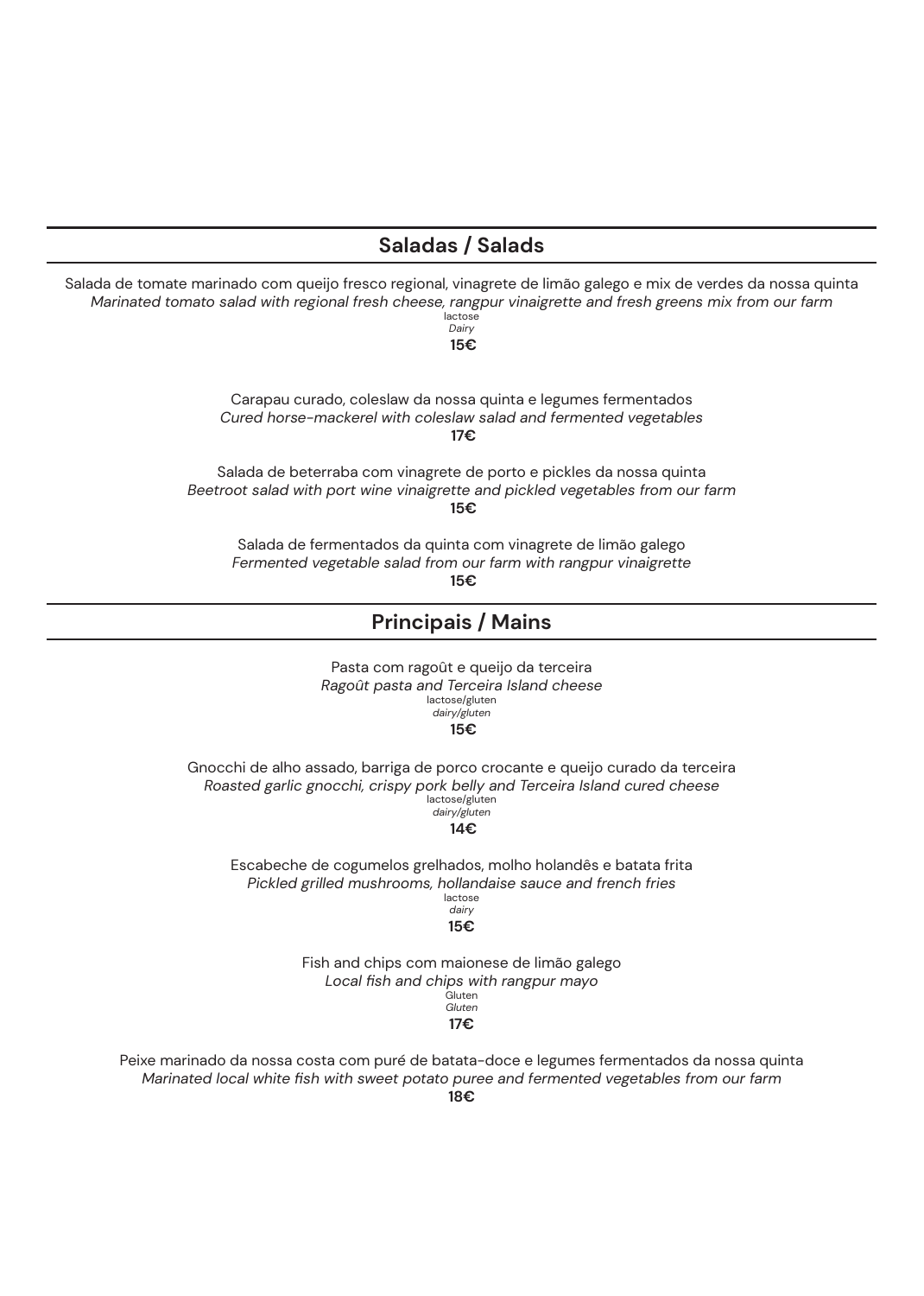## **Crianças / Kids**

Pasta à Bolognesa *Bolognese pasta* Gluten *Gluten* **9€**

Nuggets de peixe da nossa costa *White fish nuggets* Gluten *Gluten* **11€**

Bife com ovo estrelado e batata frita *Sirloin steak with egg and french fries* **13€**

> Cheeseburger Gluten *Gluten* **10€**

## **Sobremesas / Desserts**

Brownie de chocolate com espuma de chocolate branco *Chocolate brownie with white chocolate mousse* Glúten, lactose, frutos secos *Gluten, dairy, dry fruits* **8€**

Mousse de caramelo com crocante de amendoim *Caramel mousse with crispy peanut* Lactose, frutos secos *Dairy, dry fruits* **5€**

Ananás fermentado com gel de côco e sorbet limão galego *Fermented pineapple with coconut gel and rangpur sorbet* **8€**

Fruta sazonal *Seasonal fruit* **6€**